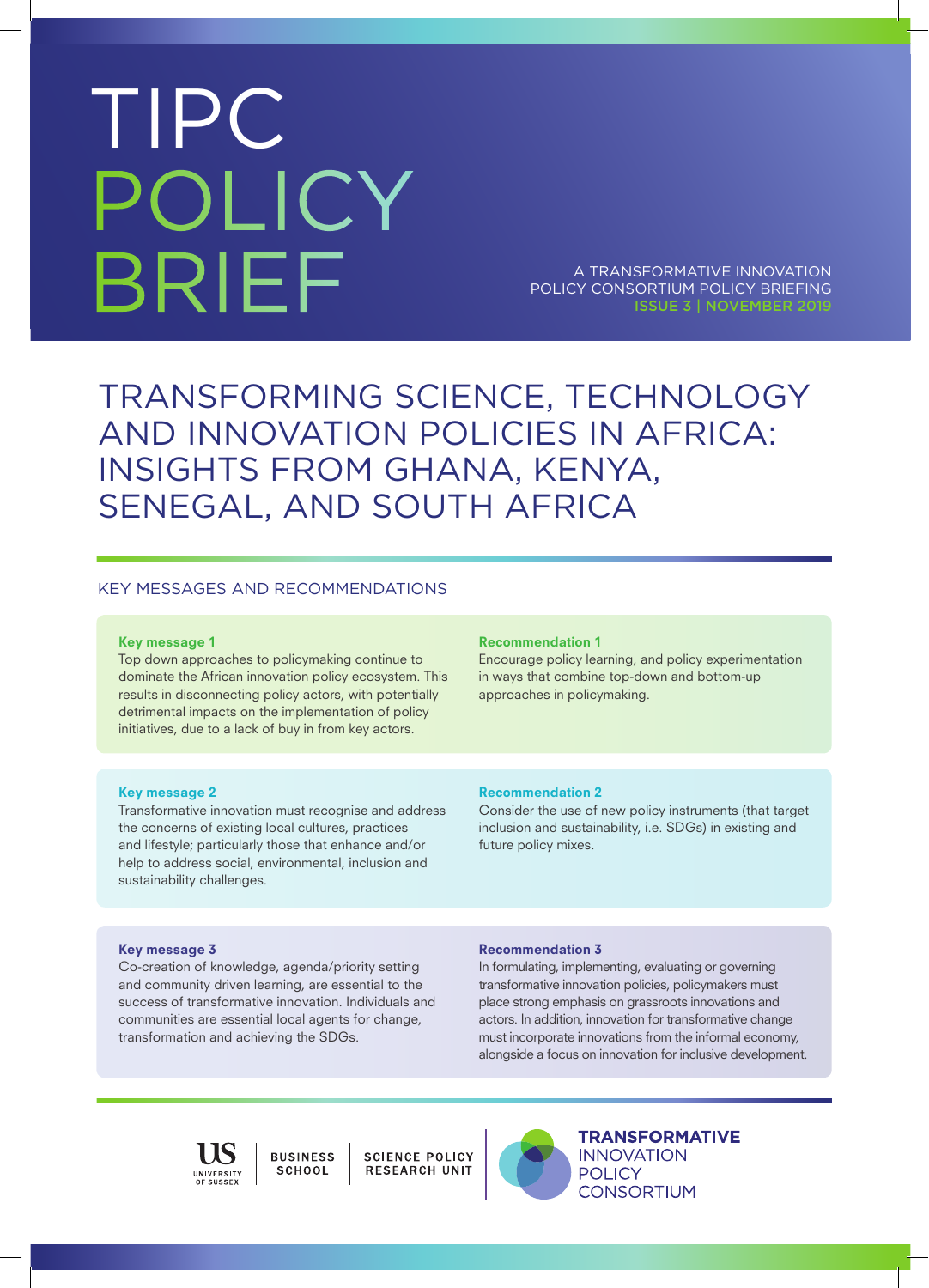### TRANSFORMATIVE INNOVATION POLICY IN AFRICA: CONTEXT, CASES, AND COUNTRIES

Africa's transformation ambitions towards a knowledge economy that is underpinned by innovation is articulated in continental frameworks such as Agenda 2063 and Science, Technology and Innovation Strategy for Africa 2024 (STISA-2024), and the Continental Education Strategy for Africa (CESA 2016-2025). Moreover, science, technology and innovation (STI) are key pillars in facilitating countries capacity to meet their national development objectives, in addition to their Sustainable Development Goals (SDGs).

The Transformative Innovation Policy (TIP) research involves researchers and policymakers from across the globe. The research aims to contribute to improving our understanding on how to better STI policy formulation, implementation, evaluation, and governance.

Against this background, three African countries, Ghana, Kenya and Senegal were selected for the TIP Africa exploratory research project, focusing on country-level case studies. This exploratory TIP Africa research helps participating countries to: (1) understand the TIP vocabulary and criteria in relation to their local contexts, (2) map their STI policy ecosystem and actors, and (3) evaluate the readiness of their national STI policies to deliver on the SDGs.

The TIP Africa research countries were selected from the 15 countries involved in the Science Granting Councils Initiative (SGCI).

South Africa, as a founding TIPC member and having completed the pilot in 2017/2018, provided mentorship to the three pilot countries, through engagements with the National Research Foundation (NRF) and Department of Science and Innovation (DSI).

### METHODOLOGY AND THEORETICAL FRAMEWORK

TIP research applies the Transformative Innovation Learning Histories (TILH) methodology. TILH adopts the case study approach. Data collection involves focus groups, workshops and interviews. The conceptual framing for TIP research is based on Schot and Steinmueller (2018) and related work on transformative innovation, which group STI policies into three frames. Frame 1, R&D and Regulation; Frame 2, National Systems of Innovation (NSI); and Frame 3, Transformative Change (still emerging).

Frame 3 place emphasis on addressing global grand challenges, as captured, by the SDGs. Frame 3 is based on the argument that although economic gains are vital, transformation must also seek to address social and environmental challenges. And that for STI policies to produce transformative change, they must focus on societal goals and sociotechnical systems change.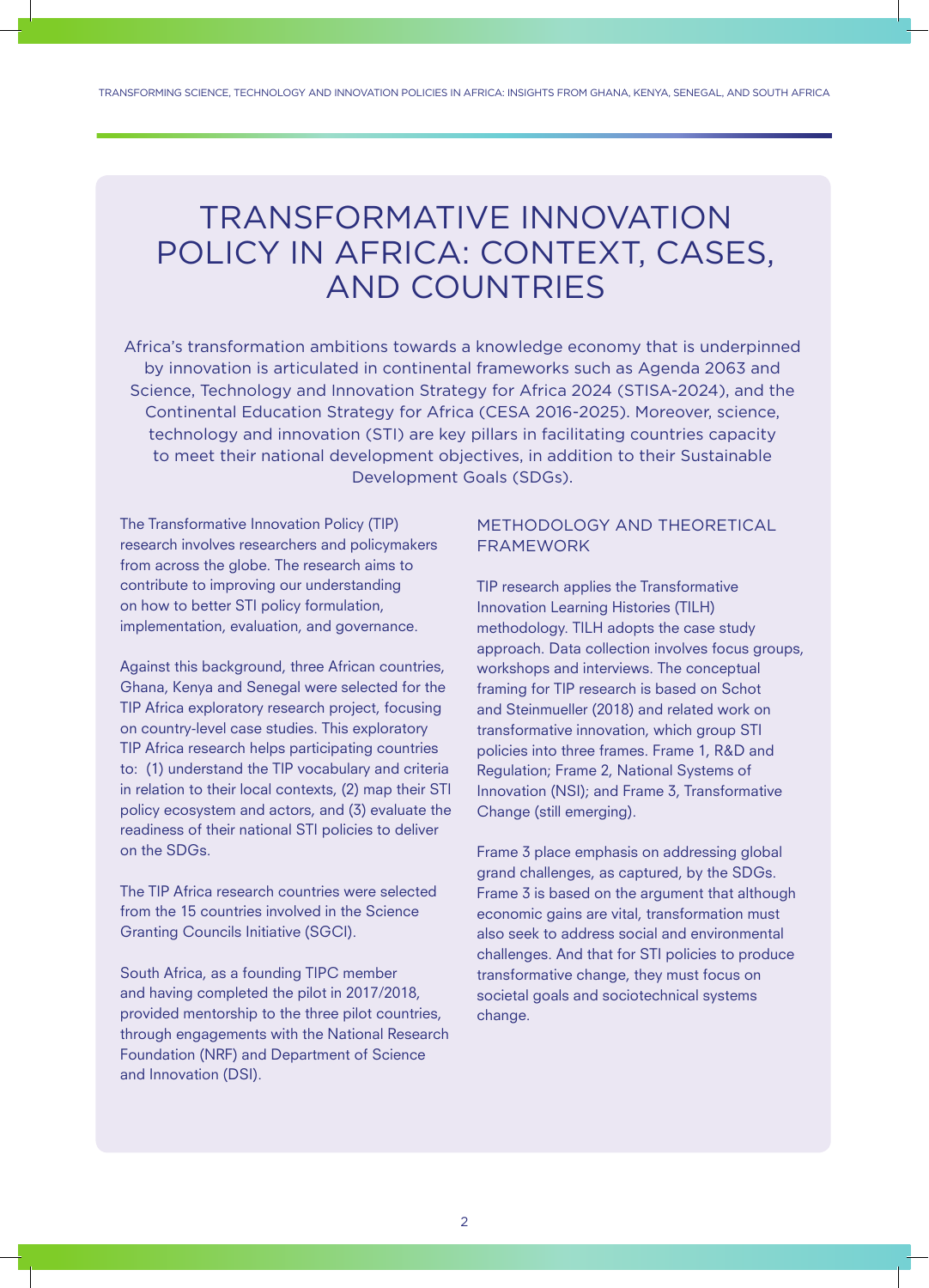### TRANSFORMATIVE INNOVATION POLICY CRITERIA

Transformation in the TIP approach is based on six criteria: directionality, societal goals, system level impact, learning and reflexivity, conflict versus consensus, and inclusiveness. These three countries selected case studies which had potential for satisfying the six transformative elements, as outlined in Table 1 below. To reiterate, South Africa, carried out her pilot in 2017 and 2018, using the same criteria presented in Table 1 below. Therefore, the cases below present a summary of the insights from Ghana, Kenya, and Senegal; excluding South Africa.

| <b>CRITERIA</b>     | <b>DIRECTIONALITY</b>                                                                                                                                                           | <b>SOCIETAL</b><br><b>GOALS</b>                                                                            | <b>SYSTEM LEVEL</b><br><b>IMPACT</b>                                                                                        | <b>LEARNING AND</b><br><b>REFLEXIVITY</b>                                                                                                             | <b>CONFLICT VS</b><br><b>CONSENSUS</b>                                                                                                  | <b>INCLUSIVENESS</b>                                                                                                         |
|---------------------|---------------------------------------------------------------------------------------------------------------------------------------------------------------------------------|------------------------------------------------------------------------------------------------------------|-----------------------------------------------------------------------------------------------------------------------------|-------------------------------------------------------------------------------------------------------------------------------------------------------|-----------------------------------------------------------------------------------------------------------------------------------------|------------------------------------------------------------------------------------------------------------------------------|
| Flaboration         | Innovation is<br>process of<br>accumulation<br>towards a<br>direction. This<br>direction can<br>be changed<br>if alternative<br>pathways are<br>recognised<br>and<br>supported. | Transformative<br>innovation<br>policy needs<br>to be directed<br>in line with<br>specific social<br>goals | For innovation<br>to be<br>transformative,<br>it must have a<br>system level<br>impact (i.e. cut<br>across many<br>sectors) | Reflexivity<br>refers to the<br>ability of<br>actors to re-<br>think, un-learn,<br>and re-learn,<br>routines and<br>practices<br>taken for<br>granted | Transformative<br>change<br>requires<br>a broad<br>participation<br>of many<br>actors;<br>and should<br>encourage<br>divergent<br>views | It is essential<br>to consider<br>varying<br>interests - as<br>this reveals<br>issues of<br>legitimacy and<br>accountability |
| Questions to<br>ask | Are social<br>choices<br>chosen over<br>alternative<br>pathways of<br>development?                                                                                              | Does it<br>address the<br><b>SDGs</b>                                                                      | Does<br>transformative<br>innovation or<br>TIP have wide<br>impact?                                                         | Does it<br>allow for<br>fundamental<br>rethink of<br>how problems<br>are refined<br>and deriving<br>solutions?                                        | Is participation<br>democratised?                                                                                                       | Do actors<br>have access to<br>policymaking<br>and<br>capabilities to<br>participate?                                        |

### TABLE 1: TRANSFORMATIVE INNOVATION POLICY CRITERIA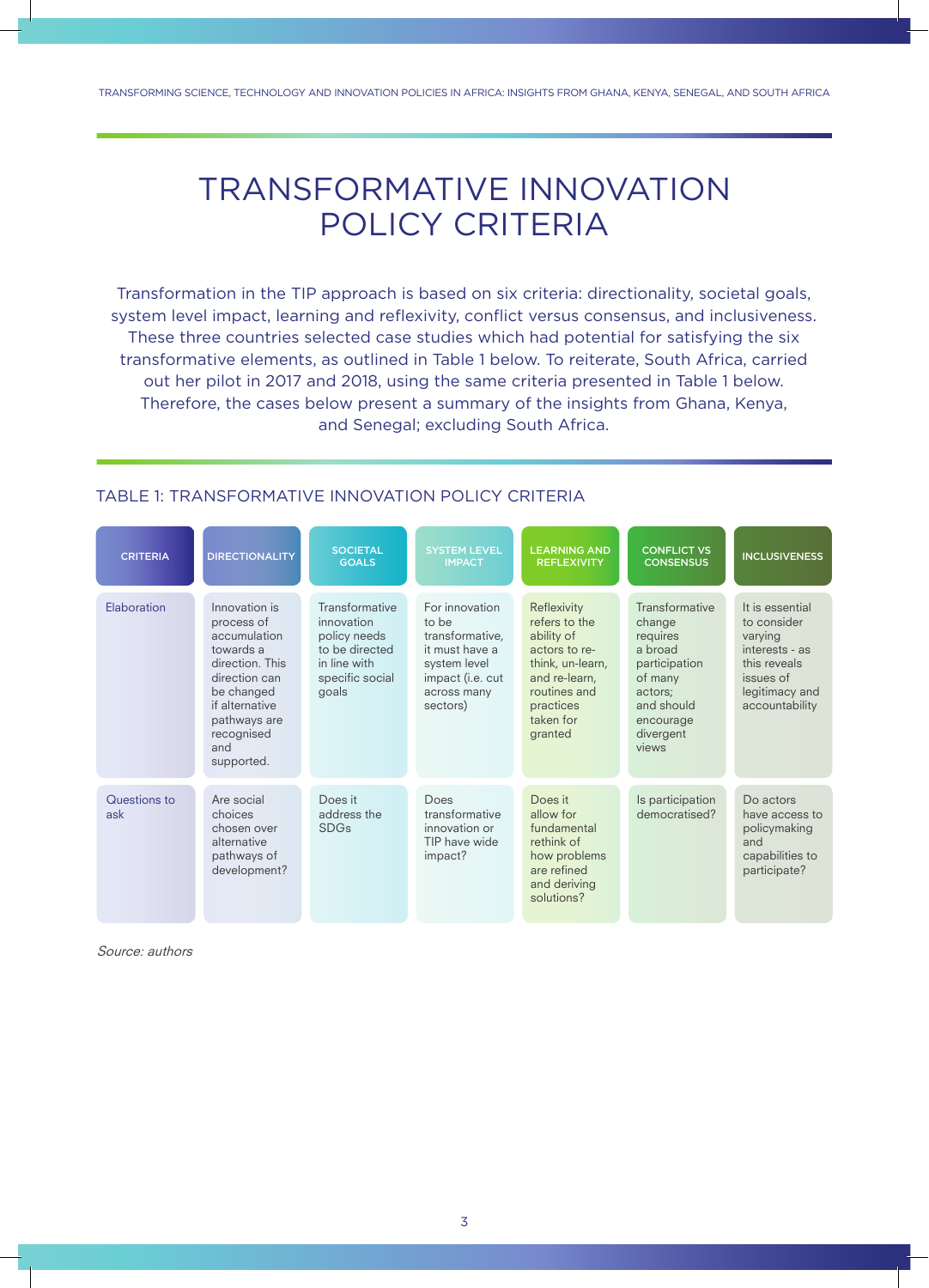## COUNTRY CASE STUDIES:

### GHANA

Ghana is currently facing an upward trend in e-waste generation due to increasing population growth, changing consumption patterns and high demand for electronic gadgets (such as mobile phones, fridges and computers).

Increasingly, Ghana has become one of the final destinations for e-waste products with the vast amount of electronic and electrical gadgets imported into the country. The presence of valuable metals such as copper, gold and platinum, however, makes it attractive to recycle e-waste. Ghana's e-waste policy has potential transformative innovation impacts in response to the systemic ways in which waste is addressed in society.

There are challenges associated with the operationalisation of an integrated and environmentally sound and sustainable e-waste management system. Recently, the government passed the Hazardous and Electronic Waste Control and Management Act, 2016 (ACT 917) and the Control and the Management Regulations (LI 2250), formulated to direct the application of ACT 917. These regulations provide the frameworks to help formalize the informal micro and small enterprises involved in e-waste activities, and in order to

ensure adequate management of e-waste in Ghana. The various efforts to regularise the activities of the informal sector stems from the fear of job losses. Despite the challenges, many positive outcomes have been recorded.

There are for example:

- Instances of upcycling-providing alternative livelihood sources from e-waste management and the gradual involvement of women;
- Creation of an impact hub that supports early stage innovators to grow, have access to shared internet infrastructural support – that is provision of service to a cluster of early stage innovators, offering green energy support services;
- Upstream recycling, creating learning opportunities for early innovators and finding solutions to negative value fractions.

#### CONFLICT VS **CONSENSUS** SYSTEM LEVEL<br>IMPACT CRITERIA DIRECTIONALITY CRITERIA ISYSTEMLEVEL LEARNING AND CONFLICT VS INCLUSIVENESS Ghana Health, safety and the environment. Air, water, and land pollution Waste is a key issue SDGs: 3, 6, 8, 11, 12, 14 Agenda 2063: 1, 3, 4, 6, 7, 12-14, 17-20 Ghana 7-year Co-ordinated Programmes of Economic and Social Development Policies (2017- 2024) Integration of e-waste policy with environmental sanitation and STI policies Coordination, outcomes and impacts are being questioned (alongside duplication of roles among government institutions) Recognised the fear in job losses and regulating the informal economy as a challenge Bottom up approaches lacking in ability to challenge the more powerful actors

### TABLE 2: INSIGHTS FROM GHANA'S TRANSFORMATIVE INNOVATION POLICY CASE STUDY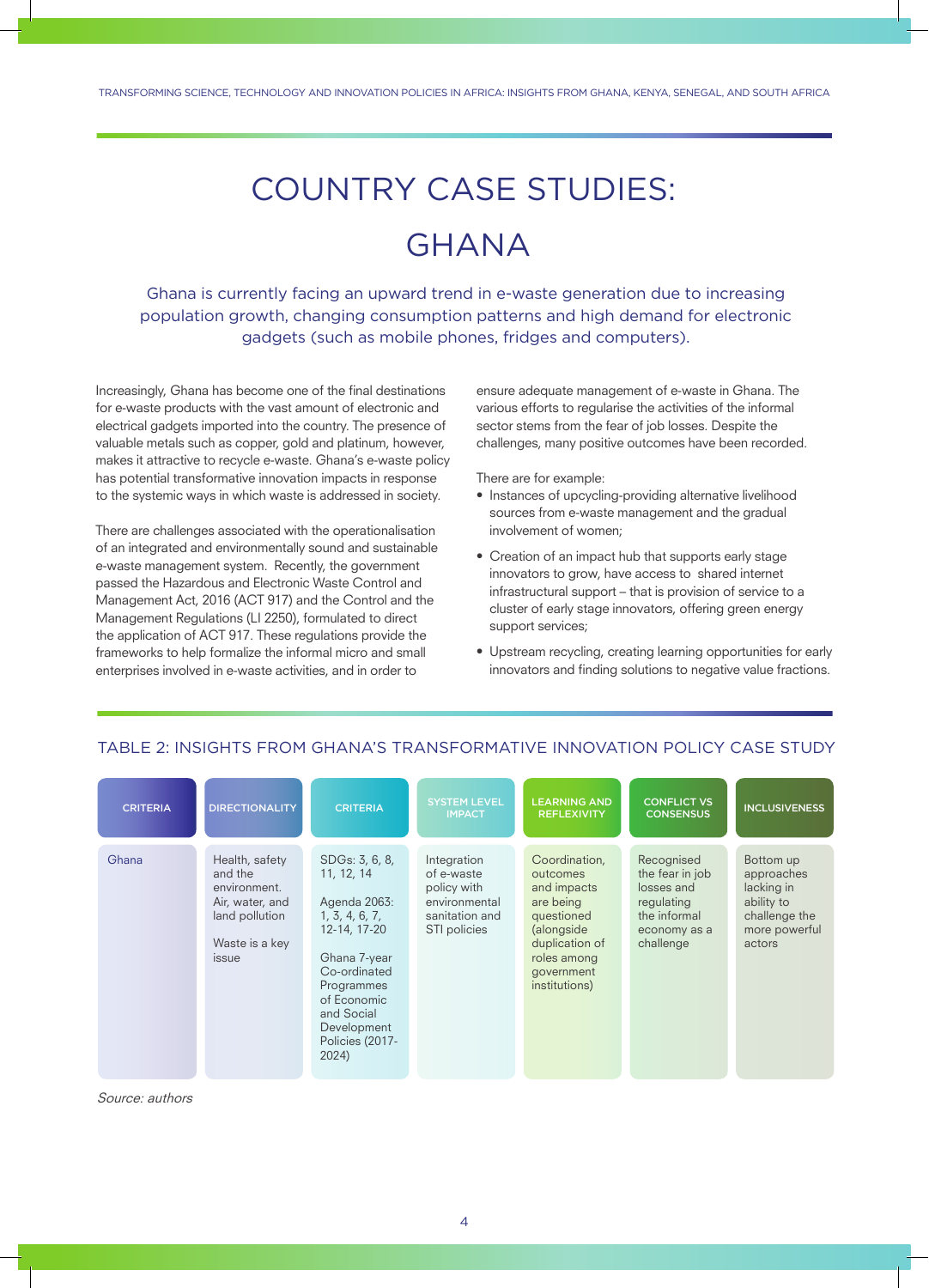TRANSFORMING SCIENCE TECHNOLOGY AND INNOVATION POLICIES IN AFRICA: INSIGHTS FROM GHANA KENYA SENEGAL AND SOUTH AFRICA

### **KENYA**

In Kenya, the nomadic regions in the country are generally arid and semi-arid (ASAL) with high temperatures and low levels of annual precipitation. These regions are amongst the most marginalised districts in the country.

Moreover, these communities live a lifestyle which involves frequent resettlement in search of fresh water and pasture for their livestock. Due to the pastoralists' constant resettlement, children from these ASAL communities have found it difficult to access the Kenyan stationary and formal education system. In Kenya, existing government policies for improving access and equity of education are aimed at addressing an imbalance in enrolment, completion rates and academic achievement between children of ASAL and the rest of the country. However, these issues are usually addressed through a single delivery approach, where the norm is to teach in fixed classrooms, timings and locations. This is inflexible and in conflict with the nomadic lifestyle.

As a potentially transformative innovation initiative, mobile schools are essentially temporary structures. Mobile schools utilise materials that are portable and can easily be transported by camel as communities travel in search of water and pasture for their livestock. In this type of educational strategy, there is a recognition and respect for the economic, social, environmental, cultural fabric and religious norms in the nomadic lifestyle. The implementation of the nomadic education framework has led to the expansion of mobile schools in the form of tents, boats or buses depending on the local terrain. In addition, mobile school teachers are derived from within the nomadic community, and are trusted by the community elders to handle their children. This contributes to addressing sustainability concerns and inclusion, among other issues.

| <b>CRITERIA</b> | <b>DIRECTIONALITY</b>                                                                                                                                                                                 | <b>CRITERIA</b>                                                                                                                               | <b>SYSTEM LEVEL</b><br><b>IMPACT</b>                                                                    | <b>LEARNING AND</b><br><b>REFLEXIVITY</b>                                                                                                                            | <b>CONFLICT VS</b><br><b>CONSENSUS</b>                                                           | <b>INCLUSIVENESS</b>                                                 |
|-----------------|-------------------------------------------------------------------------------------------------------------------------------------------------------------------------------------------------------|-----------------------------------------------------------------------------------------------------------------------------------------------|---------------------------------------------------------------------------------------------------------|----------------------------------------------------------------------------------------------------------------------------------------------------------------------|--------------------------------------------------------------------------------------------------|----------------------------------------------------------------------|
| Kenya           | Access<br>to quality<br>education is a<br>priority<br>Mobile<br>schools<br>complement<br>the nomadic<br>lifestyle,<br>contributes<br>to formal<br>education<br>and support<br>national<br>development | SDGs 1-6, 8,<br>10-13, 16-17<br>Agenda 2063:<br>$1 - 5, 7, 12 - 14,$<br>$17 - 19$<br>STI Act, 2013<br>and the Big 4<br>Agenda (2018-<br>2022) | System level<br>impact in<br>education,<br>health,<br>environment,<br>peace,<br>security and<br>justice | Existing<br>routines and<br>practices<br>are being<br>questioned,<br>because<br>sedentary<br>schooling<br>may not be<br>appropriate for<br>the nomadic<br>population | Recognition<br>that there are<br>differences in<br>nomadic life.<br>Trade-offs are<br>recognised | Parents<br>and local<br>community are<br>involved in the<br>delivery |

### TABLE 3: INSIGHTS FROM KENYA'S TRANSFORMATIVE INNOVATION POLICY CASE STUDY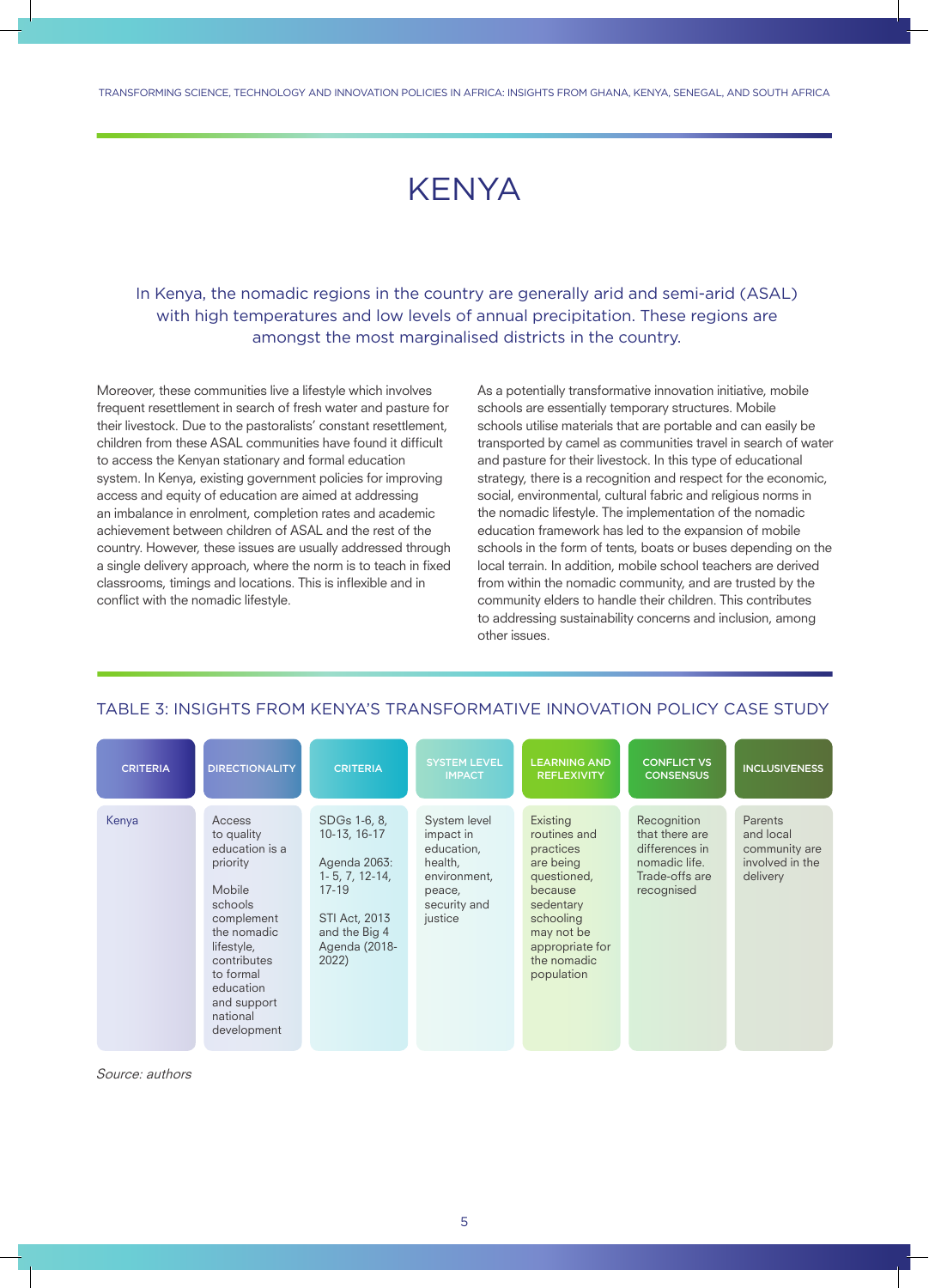### SENEGAL

Senegal has recently adopted a new development model to accelerate its progress towards economic growth. This strategy, known as Plan Senegal Emergent (PSE), is the benchmark for economic and social policy in the medium and long term with the aims to improve the well-being of the population through inclusive growth.

Faced with the growing and sustained trend in the number of students opting for traditional public universities and the shortage of spaces; the Senegalese authorities decided to integrate distance education into higher education. In this regard, the Virtual University of Senegal (UVS) serves as a case study on transformative innovation through the use of ICTs in higher education through.

The UVS is a public digital university, which aims to provide the Senegalese population, youths in particular, with equitable access to higher education. The UVS takes into consideration the population growth and rapid trends in ICT, which will require new ways of equipping students in the digital age. In the implementation of the UVS, the Ministry of Higher Education, Research and Innovation (MESRI), has provided the Espace Numérique Ouvert (ENO) (open digital spaces). The ENOs are physical infrastructures, facilitating access to digital materials for students and providing ICT equipment.

Learning at the UVS combines in person (i.e. physical presence) with online training, and progressively decreasing in-person sessions as the student advances in its curriculum.

The conceptualisation of the UVS started in the 2000s. It was eventually established in September 2013, by a presidential decree. The university started with an initial student registration of around 2,050. By 2018, the number of students associated with UVS has grown to more than 28,000 and the first cohort has since graduated. The UVS slogan in Wolof, "foo nekk foffu la" means literally "where you are, is where it happens" signifying that its aim is to socialize education within the local communities where students live, and in so doing, ensure that students are local agents for change. The UVS is a significant innovation in higher education in Senegal due to a dual need to absorb the growing number of new graduates and to consider societal concerns through the integration of technology enhanced teaching and learning.

| <b>CRITERIA</b> | <b>DIRECTIONALITY</b>                                                                                                                                                                                                                                                                           | <b>SOCIETAL</b><br><b>GOALS</b>                                                                                                       | <b>SYSTEM LEVEL</b><br><b>IMPACT</b>                                                                                     | <b>LEARNING AND</b><br><b>REFLEXIVITY</b>                                                                                                                                                                                                                                           | <b>CONFLICT VS</b><br><b>CONSENSUS</b>                                                                                                                                                                                                                                     | <b>INCLUSIVENESS</b>                                            |
|-----------------|-------------------------------------------------------------------------------------------------------------------------------------------------------------------------------------------------------------------------------------------------------------------------------------------------|---------------------------------------------------------------------------------------------------------------------------------------|--------------------------------------------------------------------------------------------------------------------------|-------------------------------------------------------------------------------------------------------------------------------------------------------------------------------------------------------------------------------------------------------------------------------------|----------------------------------------------------------------------------------------------------------------------------------------------------------------------------------------------------------------------------------------------------------------------------|-----------------------------------------------------------------|
| Senegal         | Reduce (1)<br>inequality of<br>access to higher<br>education; and<br>(2) digital divide,<br>in line with market<br>demand (ICT)<br>Education<br>viewed as part<br>of a knowledge<br>economy<br>Improving (1)<br>access to higher<br>education<br>(enrolments)<br>and (2) youth<br>employability | SDGs 1-5, 8,<br>8-10, 16-17<br>Agenda 2063:<br>1, 2, 4, 7, 10,<br>11, 13, 14,<br>$16 - 17$<br>Plan Senegal<br>Emergent<br>(PSE), 2014 | Strong focus<br>on regional<br>development-<br>(revitalizing<br>particularly<br>rural,<br>landlocked or<br>remote areas) | Historically,<br>distance learning<br>projects in Africa<br>have often been<br>aimed at passing<br>on courses<br>created in<br>European<br>or American<br>universities to<br>African students<br>UVS courses are<br>entirely designed<br>and delivered<br>by Senegalese<br>teachers | Parents at<br>first hesitant<br>or lack<br>understanding<br>of distance/<br>virtual learning.<br>Over time this<br>perception<br>had changed.<br>Parents'<br>teachers<br>association<br>are critical for<br>bridging this<br>divide (parents<br>association<br>and unions) | Reducing<br>gender<br>inequalities<br>in access to<br>education |

### TABLE 4: INSIGHTS FROM SENEGAL'S TRANSFORMATIVE INNOVATION POLICY CASE STUDY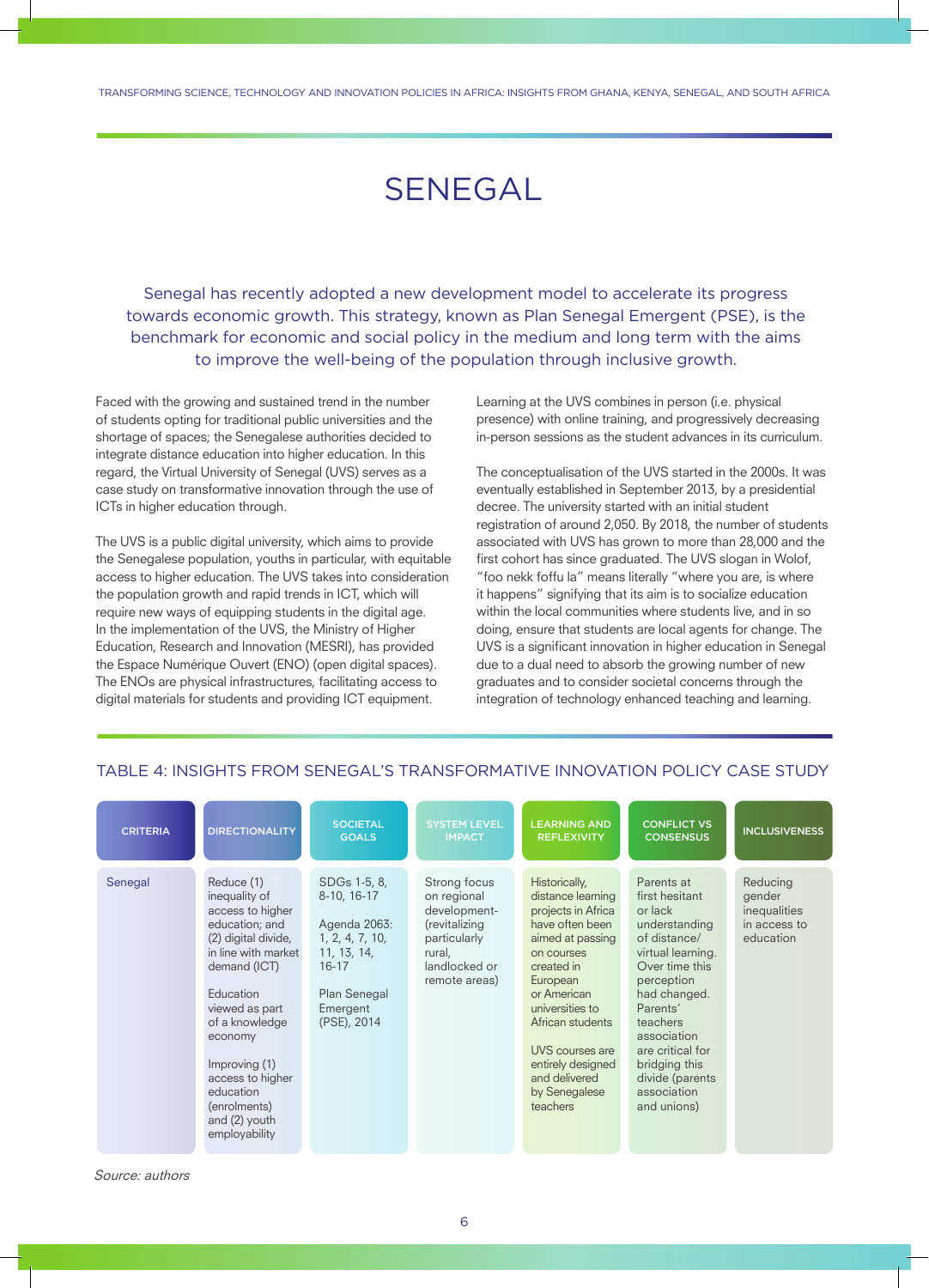### LESSONS LEARNT AND INSIGHTS FROM THE COUNTRY CASE STUDIES

The three-country case studies have provided useful lessons on the prospects for transformative innovation and possible pathways to the formulation, implementation, evaluation and governance of transformative innovation policies in Africa.

The one-year exploratory research revealed that top down approaches in Ghana's case study, had some actors dominating the policy space, at the expense of less powerful groups (e.g. beneficiaries) are still prevalent within the Africa TIP policy ecosystem. This disconnect – among strong actors, weaker actors, and beneficiaries – could potentially have a detrimental impact once initiatives are implemented, because of a lack of buy-in from users. Another key insight from Kenya's case study is the strong recognition that existing culture and lifestyle is preserved among the local communities in the formulation, implementation, evaluation and governance of innovation (but also, public) policies.

Therefore, mobile schools complement the nomadic lifestyle by providing flexibility, job opportunities for the pastoralists, and a break from the traditional way of learning. Furthermore, in Senegal, by recognising that students, and individuals in general, are local agents for change, placing a strong emphasis on community-driven learning for example, can be a major factor in the success of innovation for transformative change programmes. In recognising this key element for transformation, the ENO model facilitates a regional approach to education, and thus mitigates youth migration to the cities.